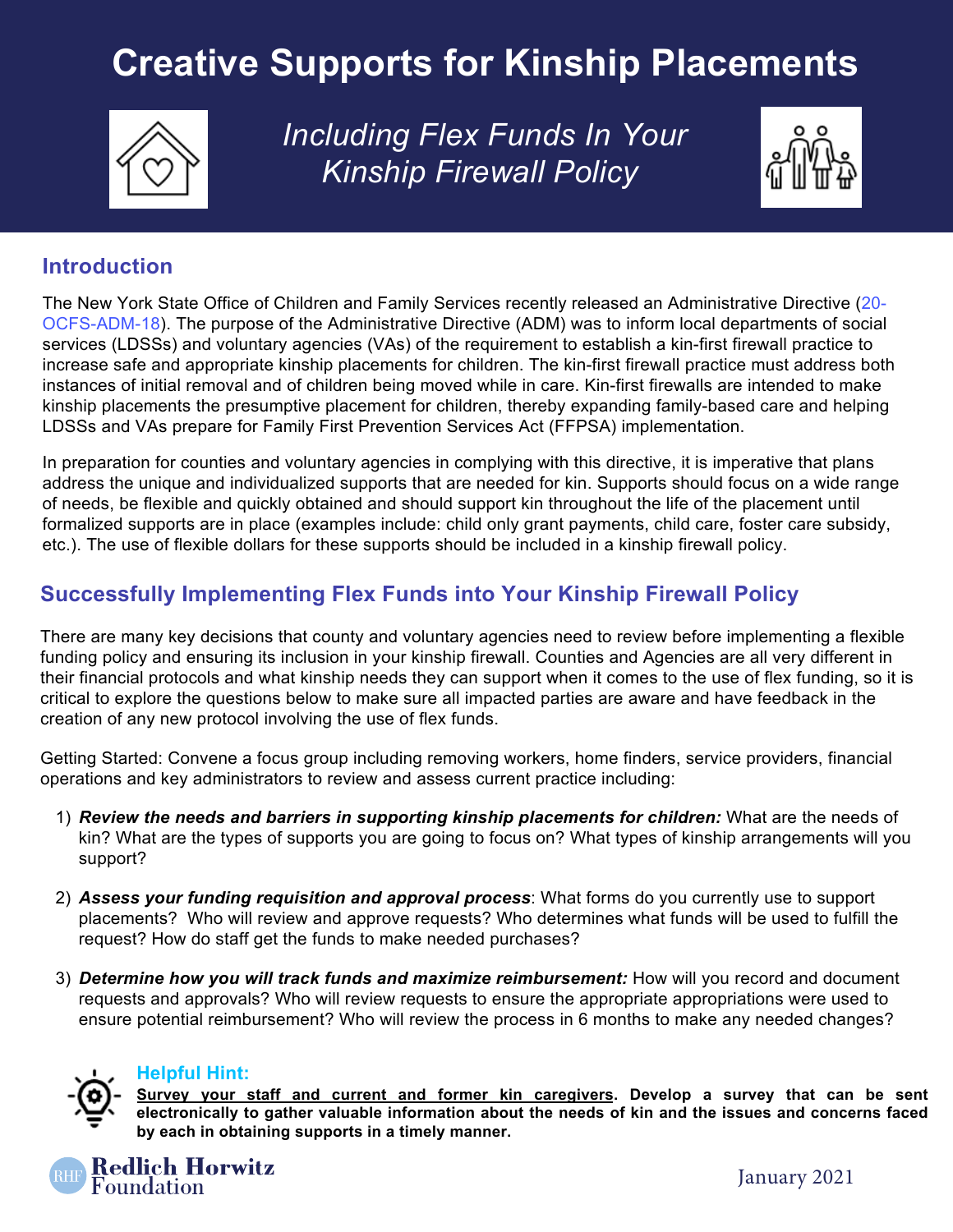# **Keys to a Successful Process to Support Kin through Flex Funds**



### **Make Funds Easy to Request**

- Develop a universal request form to support all kinship placement types
- Develop a one-page informational sheet providing key details of the process: how to complete the form, what you can and cannot request, and where to send the completed request
- Use only one portal for requests: create a single shared email address or on-line shared drive



#### **Review and Approve Requests Quickly**

- Be clear about the approval timelines for each level of funding requested
- Develop a review protocol that ensures requests do not get held up if someone is off for the day or unavailable
- Develop a protocol to get needed requested items into the hands of front line staff quickly and easily (drive up options to avoid staff from having to park and walk into the building is one example)



### **Customize Supports Needed by Child(ren) and Kin Family**

- Develop a needs assessment form that potential kinship family members can complete along with staff during the 'Voice and Choice' discussion to allow them an opportunity to ask for help
- Ensure funds, including use of gift cards or vouchers, can be used at stores and businesses that are convenient to caregivers
- Make sure that you address barriers that are identified in the safety assessment of the home to ensure funds are available to ameliorate those concerns (smoke detectors, window screens, lead paint abatement, furniture needs, etc.)



• Require that staff document the long term supports and services that will be provided and when those supports are projected to start. This will allow counties to know that there is a plan to sustain the placement beyond this initial support and that this initial support is sufficient



#### **Helpful Hint:**

When creating a universal request form, and approval process, use e-Signature and digital form creators to make the process easier and quicker.

**For More Information on Free Software Options you can visit: <https://bit.ly/33fTBrV>**



## Flex Funds For Kin Should Be:



Easy to Request **Reviewed** and Approved Quickly



Customized to Meet Immediate Needs



A Bridge Until Formal Supports Are In Place

2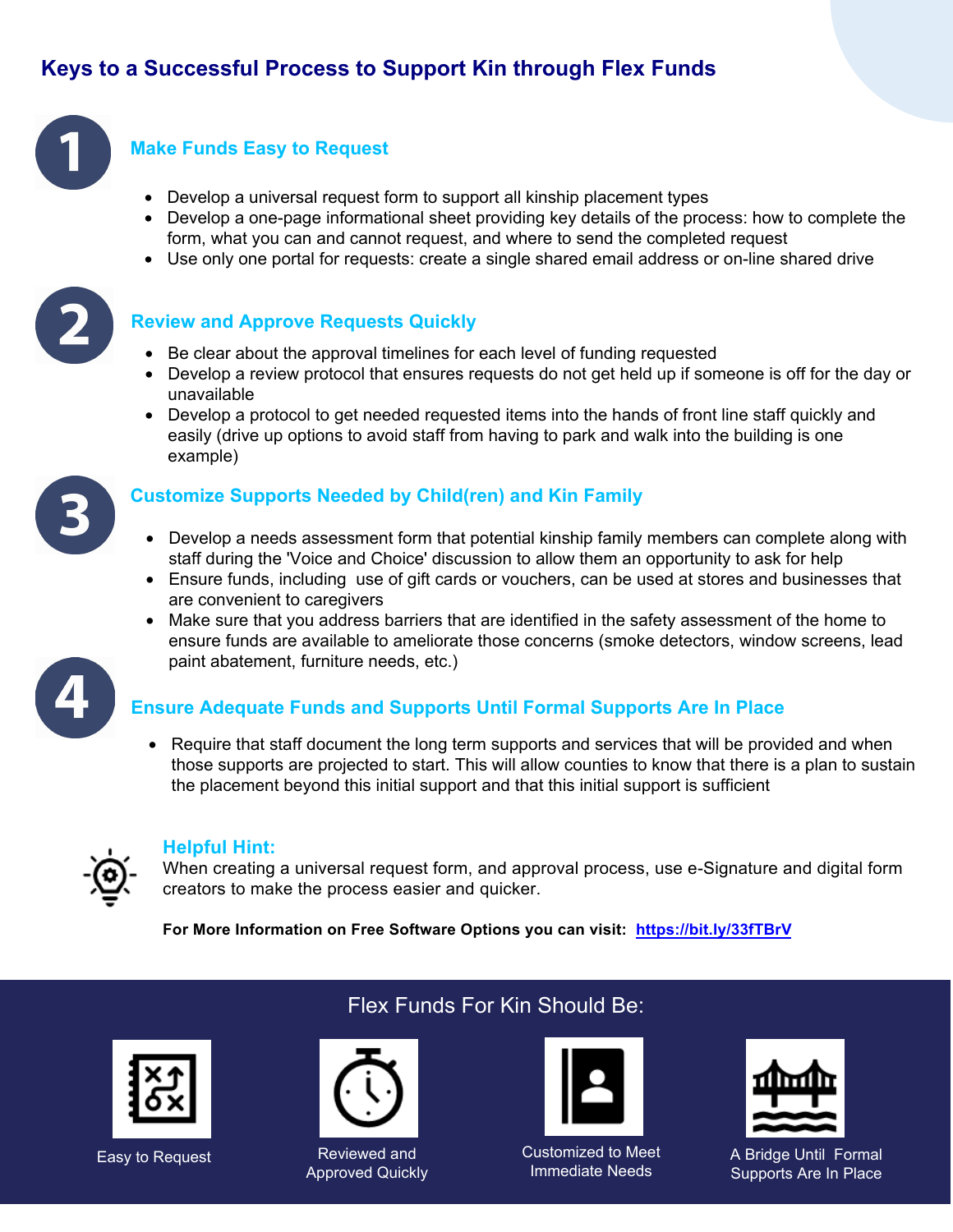# **Examples from the Field**

County LDSS's and community agencies are unique in how they budget and are able to access funds. Policies and procedures, auditing requirements, purchasing regulations and financial protocols can vary and it is critical that county leadership chooses a system that works for them. Here are a few examples that have been successful in other jurisdictions:

### **Kinship Specialist/ Triage Team Access to Petty Cash Account**

**Details**: Start a petty cash account with a range of \$100-\$500 that can be accessed by a supervisor or other identified approver. Funds are requested and monies allocated to staff until funds are exhausted and receipts are turned in to replenish funds.

**Strengths of this Model**: Easy access and distribution of funding, funds are not limited to particular vendors.

**Limitations of this Model:** Limits on the amount requested to support kin families, tracking of funds (receipts, change, etc.) can be labor intensive, security (ensuring funds are secured to prevent theft)

**Works Best For:** Systems that have limited funds and need to focus on supports that on average are less than \$100 per request

## **County/Community Agency Partnership: Adding Flex Funds to Existing Contract**

**Details**: Counties with existing contracts and relationships with community partners can add flex funds to the contract and work collaboratively with the agency on developing a process to request and get funds to kinship families in need.

**Strengths of this Model**: Community agencies can have quicker turnaround times for distribution of funding, requested funds can also support transition into referred programs and supports offered by the community agency, spending flexibility and potential reimbursement advantages of spent funds, often community agencies have other funded programs that may assist your kinship home

**Limitations of this Model:** Delays in contract approval, subject to annual contractual approval, some contracts require an administrative rate

**Works Best For:** Systems that have good working relationships with a community agency and have a wide range of requests in terms of need and range of cost. Also, county's that have limited financial human resources to process and track numerous request.

### **Specialized Finance Clerk Who Expedites Purchases and Vouchers**

**Details**: Develop a specialized point of contact in the finance department to expedite checks, vouchers or make purchases on credit cards for kinship caregiver needs.

**Strengths of this Model**: Maintains county oversight and review of requests, ensures proper coding of expenses on cases, allows for effective tracking of expenses

**Limitations of this Model:** Limited hours and availability of finance staff to process requests (normal business hours only)

**Works Best For:** Systems that have well resourced financial departments and human resources to manage these increased requests with urgency



#### **Helpful Hint:**

**Make sure that whatever process you adopt, you ensure maximize reimbursement opportunities by having expenses reviewed by your finance and eligibility staff.** 



| ٠. |
|----|
|    |